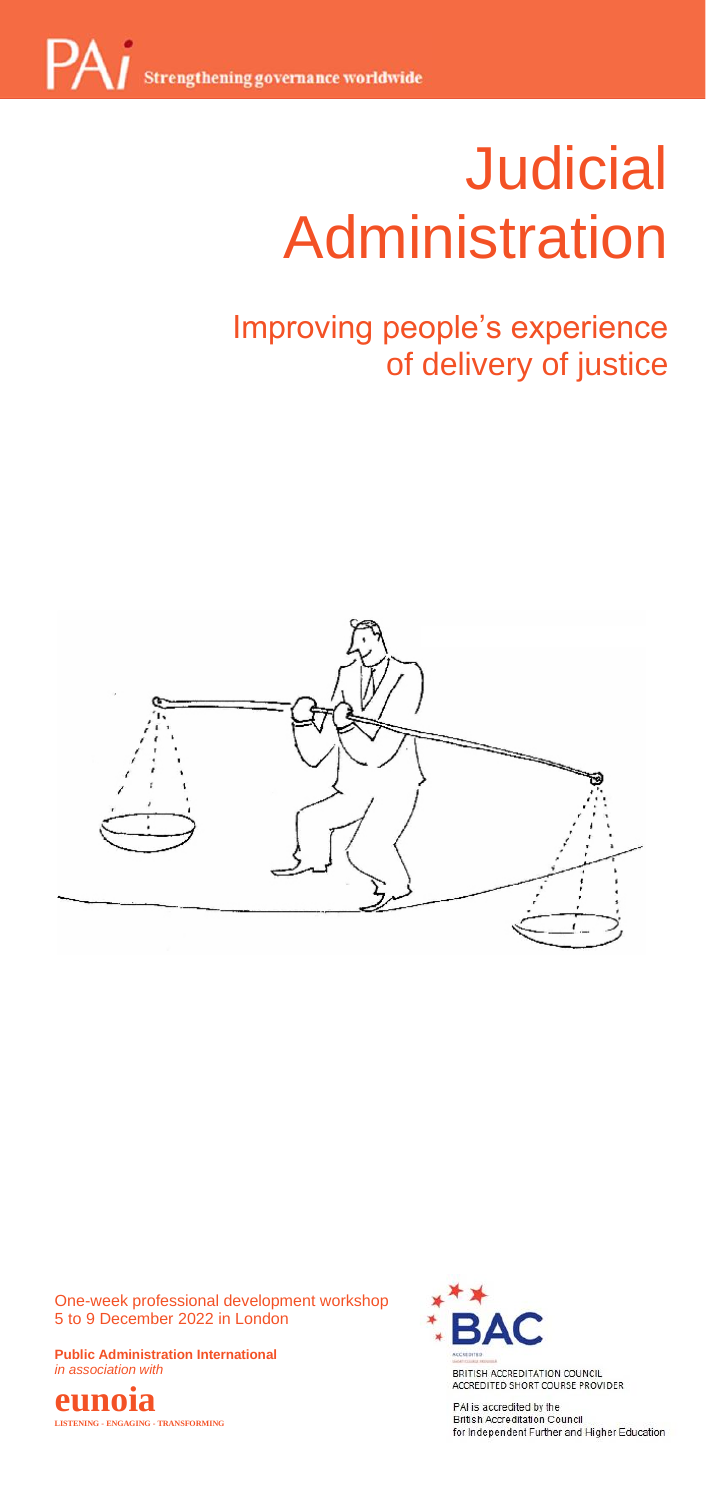# **About the workshop**

Ongoing legal and judicial reforms aimed at transforming the performance of court systems and enhancing court administration had been severely impacted in many jurisdictions by the lockdowns and other restrictions caused by the COVID-19 pandemic. A new urgency is called for to reduce delays, clear backlogs and improve the quality, consistency and speed of delivery in judicial decision-making processes. All this needs to be achieved whilst safeguarding against the risks of corruption. What does all this mean for the experience of attending court for victims and witnesses – either in person or, increasingly, attending virtual hearings.

This workshop will review how much has been done over the past 30 years to enhance access to justice in England and Wales. Improved witness and victim services, efforts to ensure consistency in sentencing approaches and rigorous service delivery performance measures have all been introduced, whilst the key principles of judgement by peers and an uncorrupted judiciary have been maintained. The workshop will consider how this has been achieved and how well it has been maintained in a period of dramatic cuts to budgets, staff and resources and in the face of the unprecedented challenges of the pandemic.

#### **Who is the workshop for?**

This workshop is designed for policy makers, practitioners and senior decision-makers across the justice sector. These include:

- Judges
- Registrars
- Court administrators
- Case managers
- Legal and judicial reform specialists
- Others concerned with making the justice sector work more effectively for the benefit of all citizens, to uphold the rule of law, encourage inward investment and advance speedy, fair and reliable justice.

#### **How participants will benefit**

By the end of the workshop you will learn about: The way the justice sector is organised and

- managed in England and Wales
- The current judicial reform agenda
- Initiatives to achieve speedy justice
- Approaches to achieving consistency in sentencing
- How to enhance ethical working and reduce the risks of corruption
- Measuring and inspecting court performance New approaches to dealing with those
- involved in court proceedings, especially young people and vulnerable people.

#### **What the workshop will cover**

During the workshop you will be able to:

- Place the current reform agenda in the context of 1000 years of English legal history
- Experience approaches to delivering speedy, consistent and fair judgements
- Develop a wide range of techniques for improving the administration of justice and the running of courts
- Understand approaches to reducing the risks of unethical behaviour
- Use what you have learnt to analyse the effectiveness of your own courts system.

You will be invited to give an informal presentation on your own system and to talk about the particular challenges faced in handling court administration in your own country.

The workshop will include briefing sessions, discussions, case studies, practical work and visits. It has been designed to be flexible so that it can adjusted wherever practicable to meet your specific requirements and those of your organisation.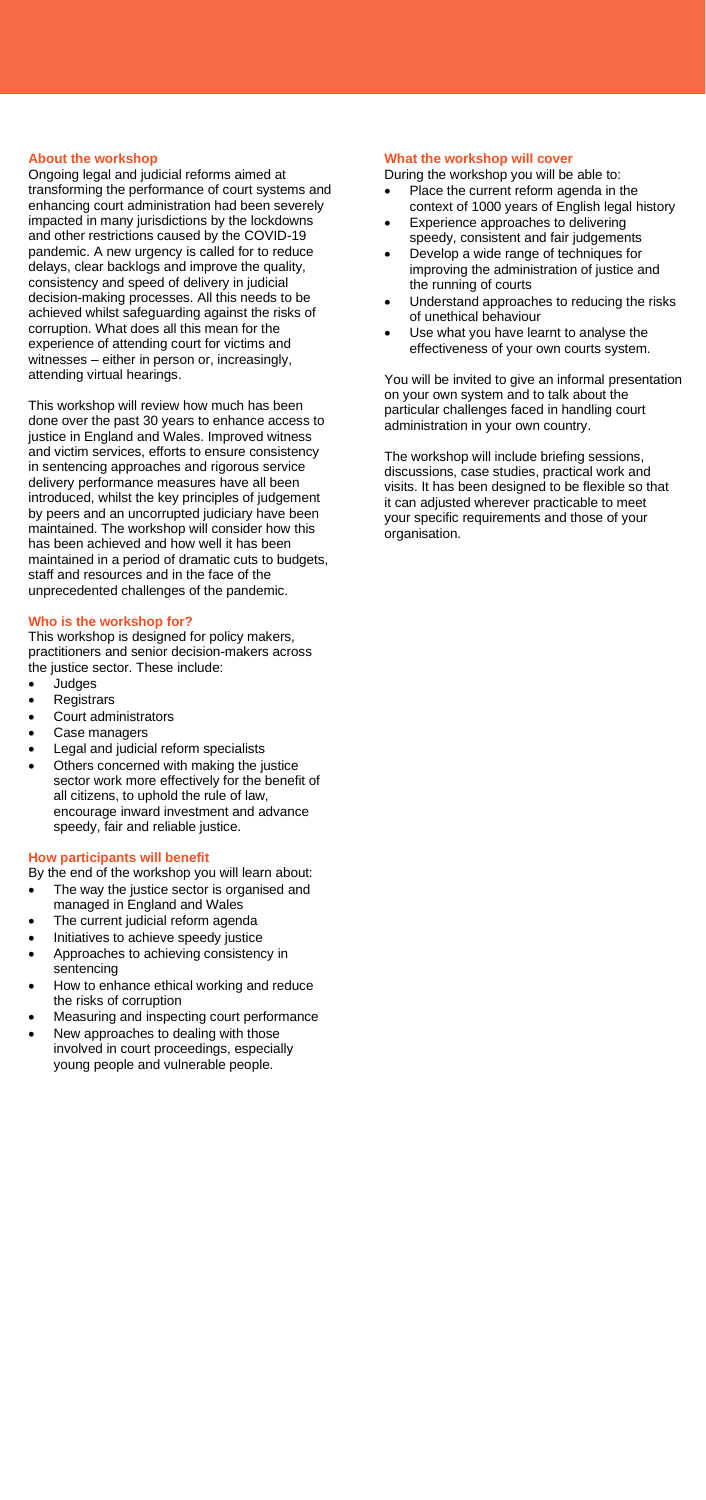**Programme outline:**

|       | <b>AM</b>                                                                                                                                                                        | <b>PM</b>                                                                                                                                                           |
|-------|----------------------------------------------------------------------------------------------------------------------------------------------------------------------------------|---------------------------------------------------------------------------------------------------------------------------------------------------------------------|
| Day 1 | Welcome and introductions<br>• Overview of the workshop<br>• Participants' expectations                                                                                          | Judicial administration<br>• Administrative arrangements<br>• Justice system departments and structures                                                             |
|       | The justice system in England and Wales<br>• History and background<br>• Development of justice in England and Wales<br>• Court structure                                        | The current judicial reform agenda<br>Participants' informal presentations: key issues<br>• Information on your jurisdiction<br>• Roles and responsibilities        |
| Day 2 | Visit: A Magistrates Court<br>• The work of the Magistrates Court<br>• Inspection of the administrative systems<br>• Observation of court processes                              | The role of a Magistrate<br>• How Magistrates work<br>Recruitment and selection<br>Training<br>٠                                                                    |
|       |                                                                                                                                                                                  | Achieving consistency in sentencing<br>• The use of quidelines<br>• Benefits and challenges                                                                         |
| Day 3 | Visit: A Crown Court<br>• Judicial case management in action<br>• Inspection of administrative systems<br>Observation of court processes                                         | A case study<br>Performance measurement in courts<br>How performance can be measured<br>٠<br>Possible conflicts between performance and the<br>interests of justice |
| Day 4 | Inspection in the justice system<br>• The scope of inspection in the justice system<br>• The purpose of inspection<br>• A case study                                             | Dealing with vulnerable witnesses and defendants<br>Principles<br>Eligibility<br>Child witness<br>Special measures                                                  |
| Day 5 | Building and maintaining an ethical judiciary<br>• A process model to combat unethical<br>behaviour<br>• Leadership and management<br>• Systems and people<br>Pro-active tactics | Managing change: case studies<br>Review, feedback and scope for follow-up<br>Presentation of certificates of attendance                                             |

At the time of preparing this brochure, we are planning to include site visits in the programme as indicated above. However,<br>if Government guidelines relating to COVID-19 advise visit hosts against accepting visiting group with them virtually. We reserve the right to change the programmes as necessary.

#### **Workshop Director**

The Workshop Director will be Neil McCallum.

Neil is a founding partner of Eunoia and has more than thirty years' experience of public sector performance and review work. He currently manages a portfolio of international projects, working with a range of public sector institutions, international donors, other consultancy firms, academic institutions and non-government organisations on issues of accountability, transparency and good governance. He has worked on these issues in Botswana, Ethiopia, The Gambia, Ghana, Kazakhstan, Kuwait, Lebanon, Montserrat, Nigeria, Sierra Leone, Tanzania and the UK. Neil is a Member of the UK Government's Stabilisation Unit, created to support fragile states and countries emerging from conflict.

#### **How to apply**

Please complete the PAI application form online via our website: **[https://public-admin.co.uk/booking](https://public-admin.co.uk/booking-form/)[form/.](https://public-admin.co.uk/booking-form/)** 

You can also complete our hard copy application form. Please contact us at **[pai@public-admin.co.uk](mailto:pai@public-admin.co.uk)** to obtain a copy. Once completed return to Amanda Anderson, Programme Manager, at the same email address.

If you would like to discuss this workshop, any of our other international workshops or our consultancy services, please contact Claire Cameron, Director.

We also have extensive experience of designing tailor-made training (from one day to two or three weeks) which can be run in your own country or in the UK to meet the specific needs of groups or individuals at all levels within your organisation. Please contact us if you would like further information.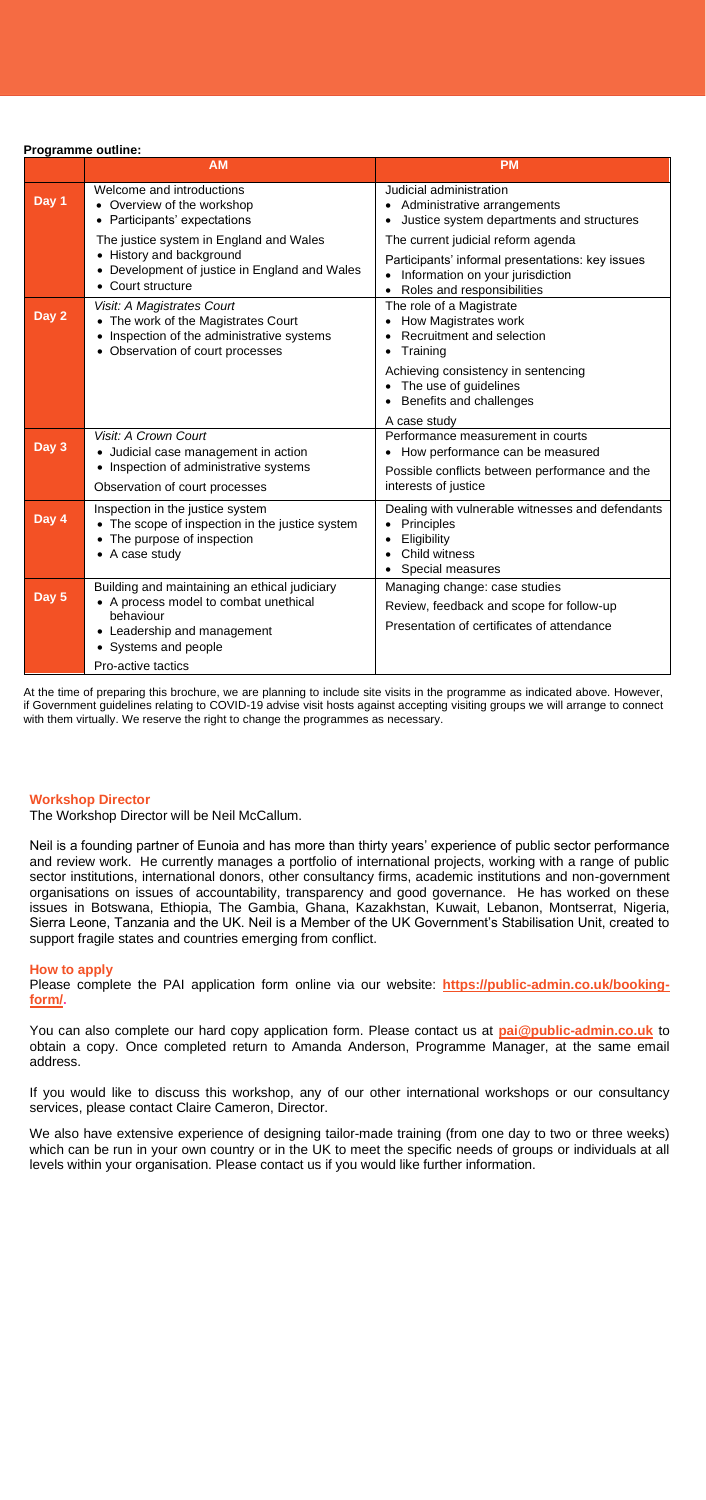# **Language**

The workshop is conducted in English. You will need to have a good working knowledge of the language.

# **Location and arrival arrangements**

The workshop is based in central London. We can arrange travel to and from one of the London airports into central London if you let us have your flight arrival details in good time. The cost of airport transfers is included in the workshop fee.

#### **Fees**

The fee for this workshop will be £2,305. The fee includes tuition, travel to and from the airport in London, travel on scheduled visits which form part of the programme<sup>1</sup>, presentation material and other documentation. It also includes an Android tablet for you to use during the workshop and take home with you for future reference and follow up. We provide a light lunch and refreshments during each working day as part of the fee.

#### **Other costs**

Airfares and daily travel to and from the workshop venue are not included. Our workshops are nonresidential and you are responsible for your accommodation costs. We can help you with booking hotel accommodation so please let us know if you would like us to advise you or make a reservation. We suggest that you should allow approximately £160 per day for a modest standard of hotel (for example, three-star), local travel in the UK, meals (apart from a light lunch on working days) and other incidental expenses.

#### **Value Added Tax**

We do not have to charge UK Value Added Tax (VAT) if you can provide written confirmation from your government or its accredited representative that you are "employed by the government in furtherance of its sovereign activities". In all other cases, we will have to charge VAT (currently 20%) in addition to the fee.

#### **Ways to pay**

You, or your government agency, can pay by bank transfer or by cheque, made payable to Public Administration International. We also accept payment by credit or debit card but there is a surcharge for this way of paying. Please contact us if you would like to pay by credit or debit card.

#### **Discounts**

We offer a 10% reduction on the full tuition fee if we receive payment no later than 28 days before the first day of the workshop. If we receive payment after that, we will charge the full tuition fee.

#### **Cancellation**

If you have to cancel your booking, you must let us know in writing and we will acknowledge in writing your cancellation. For cancellations received up to 29 days before the start of the workshop we will refund the tuition fee, minus a charge of £200 to cover our administration costs. For cancellations received within 28 days of the start of the workshop, we will charge the full tuition fee. If you have paid the tuition fee and have subsequently been refused a visa to enter the UK, we will refund the tuition fee, minus a charge of £200 to cover our administration costs, providing you send us the original letter from the British High Commission/Embassy confirming refusal of a visa and providing you have not entered the UK.

<sup>1</sup>Travel to and from the airport in London and on scheduled visits in the programme are provided at cost.

# **Substitutions and transfers**

If you have booked a place on a workshop and are not able to attend, we will accept an appropriate substitute at any time without penalty but our normal terms and conditions will apply. Also, it is possible to transfer to a future workshop but only one transfer is permitted. Please get in touch with us and we will advise you about transfers.

*Please see our website for our full terms and conditions. If you would prefer a hard copy of our full terms and conditions please let us know.*

*[http://www.public-admin.co.uk/terms-and](http://www.public-admin.co.uk/terms-and-conditions-for-booking/)[conditions-for-booking/](http://www.public-admin.co.uk/terms-and-conditions-for-booking/)*

#### **Insurance**

We advise you to arrange travel and health insurance cover before you leave your home country.